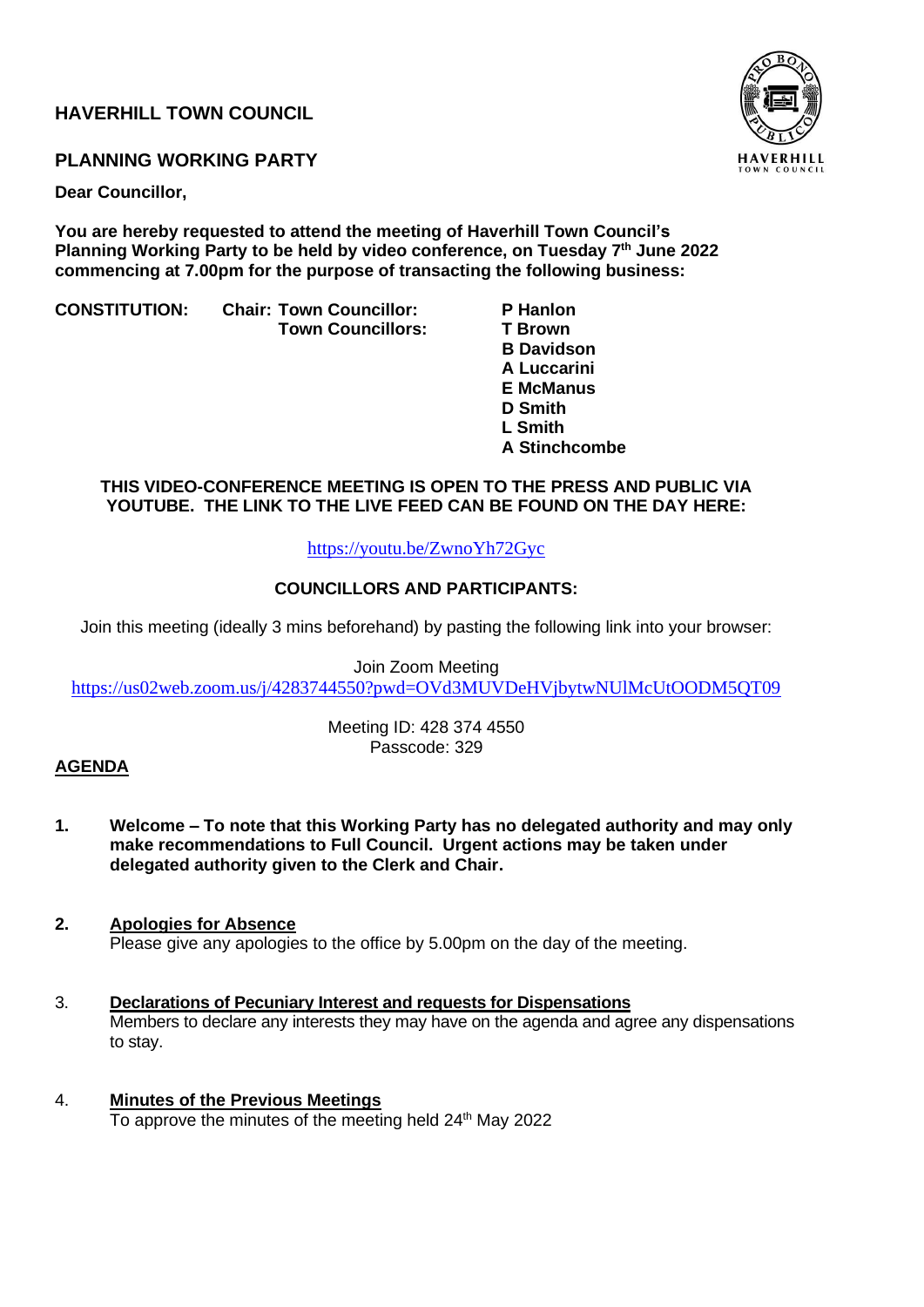## **5. Matters Arising from the Minutes**

To note action taken or outstanding from items in the minutes  $24<sup>th</sup>$  May 2022.

#### **6. Notice of Appeal**

To note Notice of Appeal for application DC/21/1436/FUL, land at Rose Bank, Burton End has been received, the Town Council had no objection or comments to make on this application and submitted a 'Neutral' response.

#### **7. For Members of the Public to speak on Planning Matters other than applications before the Working Party**

If you wish to speak, please make yourself known to the Clerk before the meeting commences.

**8. To Consider Planning Applications to West Suffolk Council** The Chairman will invite members of the public who wish to address the Working Party in relation to a planning application to speak ahead of the Working Party considering each application in turn.

## *9. List A – approved by Chairman and Clerk under delegated powers List B – attached with agenda*

#### **10. Matters to Report**

To enable members to exchange any urgent planning matters.

**11. Date of next Meeting**

28th June 2022

**12. Closure**

Minie.

**Vicky Phillips Assistant Town Clerk Cleanual Clerk** Date: 30<sup>th</sup> May 2022

*Copies of this and other Council agendas, and minutes, and supporting reports, are available to download from the Council's website or on request from Haverhill Arts Centre*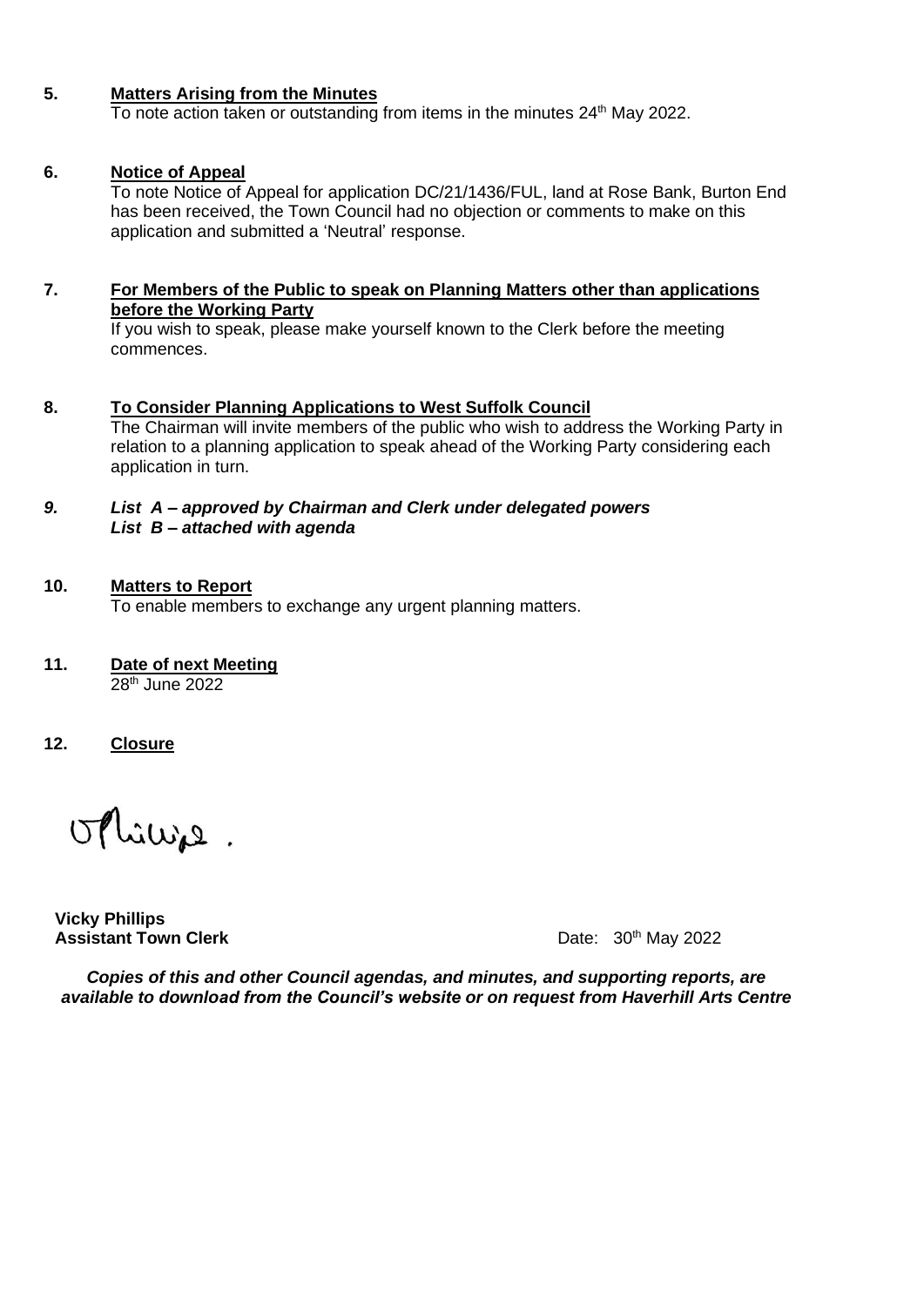## **List A – Approved by Chairman and Clerk under delegated powers**

|  | PLAN NO. | <b>PROPOSAL</b> | <b>LOCATION</b> | <b>TOWN COUNCIL DECISION</b> |
|--|----------|-----------------|-----------------|------------------------------|
|  |          |                 |                 |                              |

# **List B – To be considered at the Working Party Meeting**

|                                        |                | PLAN NO.       | <b>PROPOSAL</b>                                                                                                                                                                                                                                                                                                                                                 | <b>LOCATION</b>                                                            | TOWN COUNCIL DECISION |
|----------------------------------------|----------------|----------------|-----------------------------------------------------------------------------------------------------------------------------------------------------------------------------------------------------------------------------------------------------------------------------------------------------------------------------------------------------------------|----------------------------------------------------------------------------|-----------------------|
| 30.05.22<br><b>Expires</b><br>20.06.22 |                | DC/20/0614/RM  | Application for Reserved Matters pursuant to<br>hybrid planning permission SE/09/1283 for<br>Infrastructure comprising of: the internal<br>estate roads, draining, POS, landscaping and<br>allotments for Land at North West Haverhill<br>Mr Issac Jolly                                                                                                        | Land NW of Haverhill,<br>Anne Sucklings Lane,<br><b>Little Wratting</b>    |                       |
| 24.05.22<br><b>Expires</b><br>15.06.22 | $\overline{2}$ | DC/22/0469/RM  | (a) Reserved Matters application -<br>submission of details under outline planning<br>permission DC/19/1711/OUT allowed at<br>appeal (APP/F3545/W/20/3256979) - for<br>appearance, layout and scale in respect of<br>the construction and open space<br>(b) Discharge of condition 17 (sound<br>insulation) of permission DC/19/1711 OUT<br><b>Taylor Wimpy</b> | Land West of Three<br>Counties Way, Three<br>Counties Way,<br>Withersfield |                       |
| 23.05.22<br><b>Expires</b><br>13.06.22 | 3              | DC/22/0822/FUL | Industrial building to replace existing utility<br>built industrial units<br>Mr J Cooper, GBM Building Services                                                                                                                                                                                                                                                 | Cherry Gardens,<br>Helions Bumpstead<br>Road                               |                       |
| 25.05.22<br><b>Expires</b><br>17.06.22 | $\overline{4}$ | DC/22/0790/VAR | Variation of Condition 2 of DC/20/0559/VAR<br>to enable use amended plans for the<br>variation of condition (1) of DC/16/2302/OUT<br>(AP/17/0007/REF) to allow use of drawing<br>no. 9115/17/1A which shows the revised floor                                                                                                                                   | Croft House, Croft<br>Lane                                                 |                       |